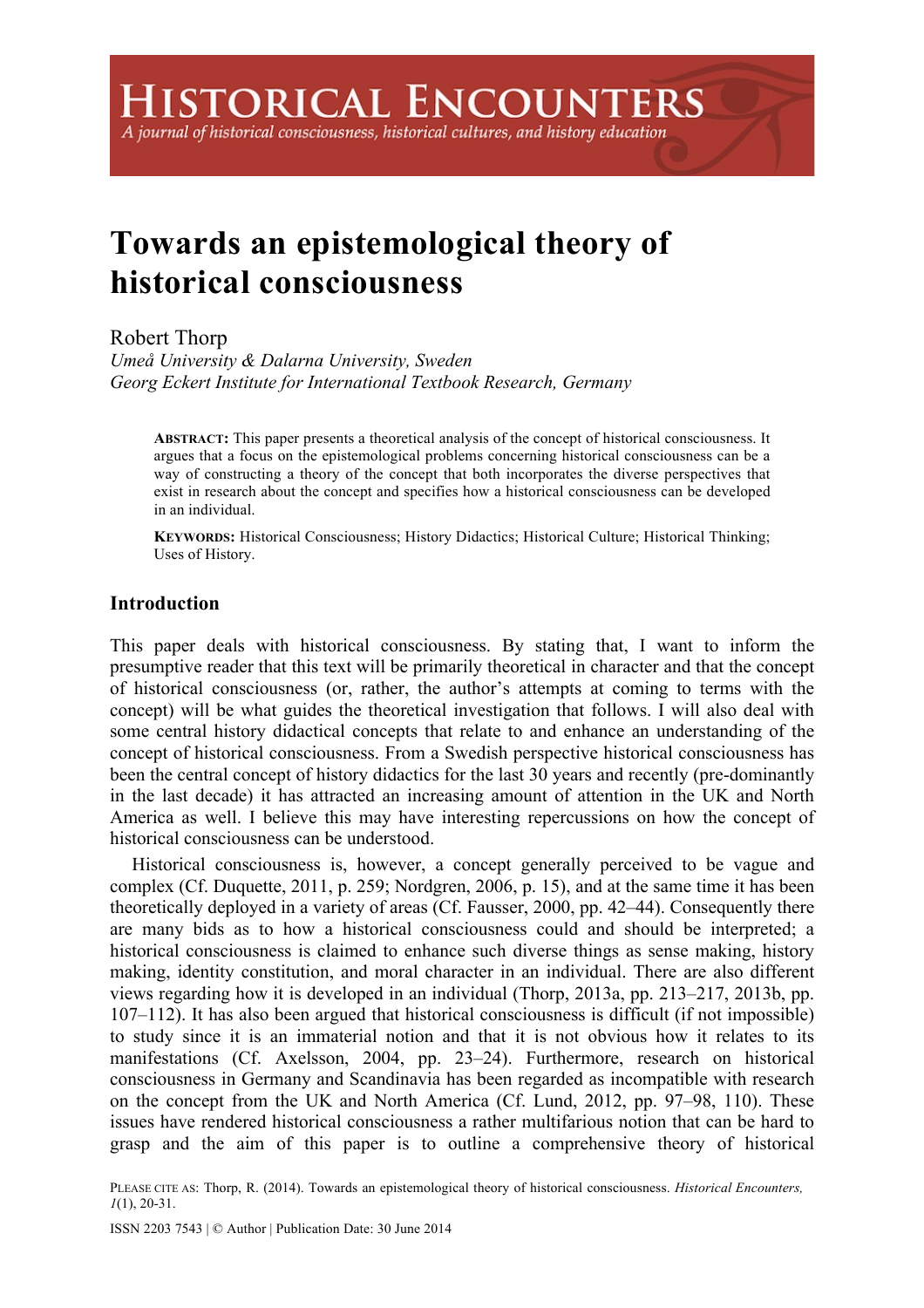consciousness that will incorporate these various perspectives and specify how it can be manifested and developed in an individual. As the title of this paper suggests, what is presented here should be regarded as a brief sketch of what such a theory could look like. As brief and sketchy as it may be, this approach to the concept is original and can hopefully inspire (or provoke) new theoretical investigations or perspectives.

I will argue that historical consciousness ought to be understood as an understanding of how matters past, present, and future relate to each other in a way that enables the individual to create a specific kind of meaning in relation to history. It will be further argued that historical consciousness can be discerned through three different manifestations that are on different levels; narratives, uses of history, and historical culture. Given these manifestations, it becomes evident that one must understand historical consciousness as a phenomenon that can be of different kinds due to basic assumptions concerning an awareness of the need of contextualisation and awareness of the temporality of truth claims, and it will be claimed that the genetic historical consciousness is the most developed form of historical consciousness in that it is a form of historical thinking that enables persons to acquire a historiographic gaze through genetic and genealogical contextualisations of history. Finally, the paper ends with a discussion concerning the significance of historical consciousness, and it is argued that understanding genetic historical consciousness as the ability to contextualise history and historical knowledge is exactly what makes historical consciousness an important history didactical concept since it can be the foundation of a development of individuals' identity and morality.

The presentation that follows will be divided into the following sections: 'Definition' (that argues for a certain definition of the concept), 'Development' (that delves into matters of how an individual develops a historical consciousness), and 'Significance' (this section offers an argument to why the concept is important to individuals).

## **Definition**

#### *Definition and Application*

In 1979 the German historian Karl-Ernst Jeismann defined historical consciousness as a notion that '[incorporates] the connection between interpretation of the past, understanding of the present, and perspective on the future'(Jeismann, 1979, pp. 40–42), and this has become the generally accepted definition in history didactical research (Ahonen, 2005, p. 699). This is an ability that is sometimes called 'multi-chronological'(Ammert, 2008, p. 56). I believe this definition poses both ontological and epistemological problems. Ontologically, it seems to assume that there is a connection between the past, present, and future. Epistemologically, it links different types of cognitive approaches to the different temporal segments: a past is interpreted, a present understood, and a future perspectivised. With Jeismann's definition, it could be argued that it becomes essential to show that there is a connection between the temporal segments (an ontological problem), and that the different temporal segments require different kinds of cognitive approaches (an epistemological problem).

Another way of defining the concept can be as an *understanding* of the relation between past, present, and future (Cf. van der Leeuw-Roord, 2000, p. 114). With this definition the epistemological problems of Jeismann's definition are reduced to matters of understanding. This definition does, however, also has ontological problems connected to it (there is still a relation between past, present, and future), but I want to argue that these can be evaded with this definition since it focuses on our way of viewing the world, not the world *itself*. It is the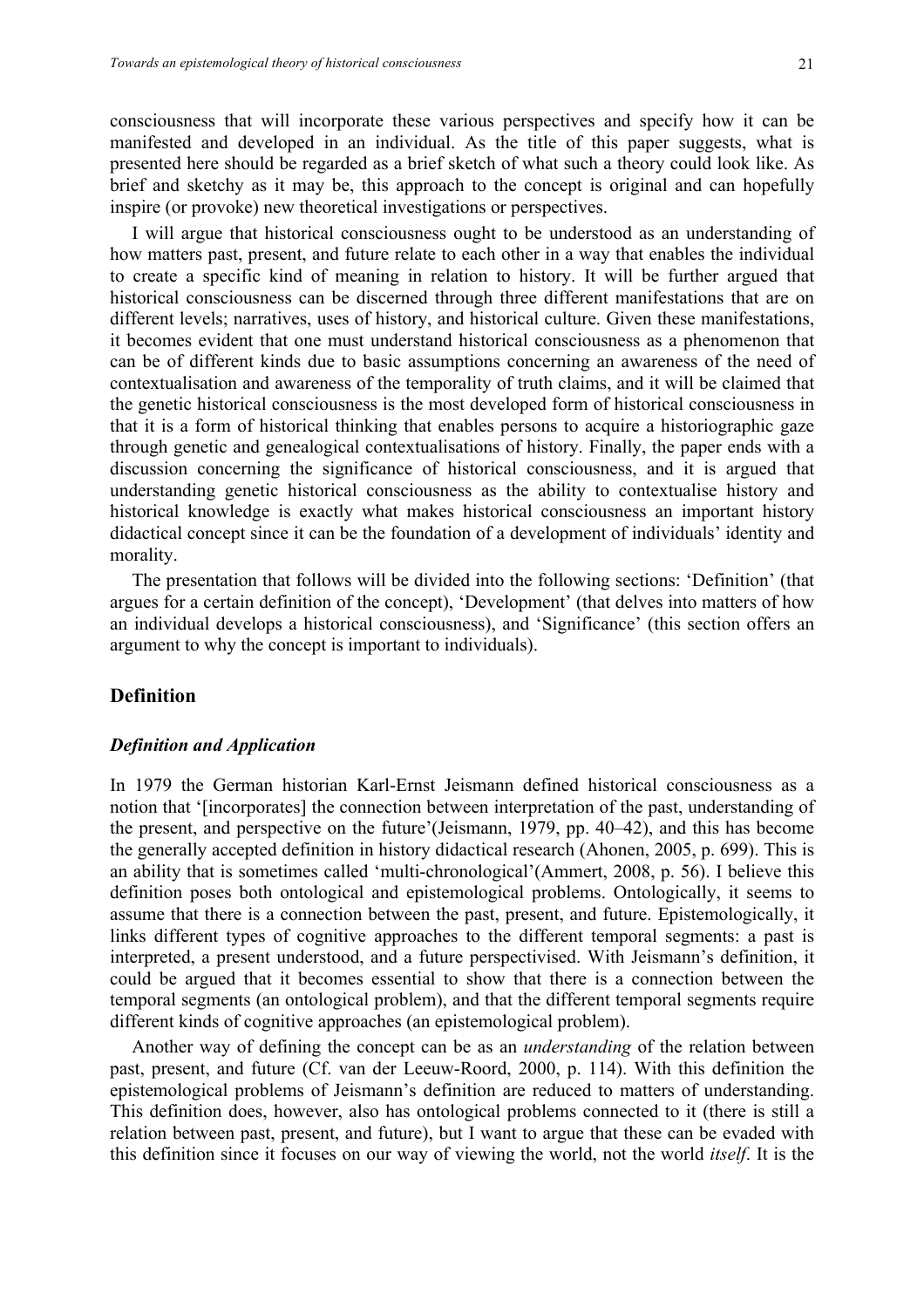individual's *understanding* of the relation between what has been, is, and will be that is the focus, not the relation itself.

If the definition of historical consciousness is that it deals with how people understand multi-chronological relations, an extended understanding of the concept can be reached by applying it to how people understand history. It does not specify *how* this comes to be the case, but I want to argue that understanding at this general level does not have to do that. It merely suggests that an individual that has an understanding of multi-chronology makes a different sense of history than a person that does not, hence it affects the meaning she makes. Furthermore, meaning construction through an understanding of multi-chronology can be regarded as a fundamental and inclusive definition and application of historical consciousness. The sense we make of things deals with matters of cognition at a very basic and existential level. From this level it will then be possible to construct theories about historical cognition and its development, and how identity construction happens and how this affects an individual's view of morality. This is what the rest of this paper will deal with.

## *Manifestations*

This sub-section seeks to specify how a historical consciousness can be manifested. I want to argue that at the most fundamental level a historical consciousness is manifested through narratives, and that these narratives can be applied to uses of history on an individual level and historical culture on a societal or public level.

## *Narratives*

When an individual expresses something historical she does it through narratives (Cf. Rüsen, 2004, pp. 128–129, 2012, p. 47). Narratives could be regarded as cognitive structures we use to connect individual statements to create meaning of what we experience (Cf. Kuukkanen, 2012, p. 342). Thus, it could be argued that an individual's understanding of history and, consequently, her historical consciousness is expressed through narratives. This view has been criticised since it has been argued that history can be expressed by other means, i.e. through frameworks and facts, and that we for this reason should include other manifestations of historical consciousness (Cf. Lee & Howson, 2009, p. 241). With the basic view of narration applied above it could however be argued that these frameworks and facts have to be narrated to become meaningful as well and that they therefore could be regarded as narrative. The definition of historical consciousness presented above focuses on how an individual *understands* narratives and it is by assessing in what *manner* this is narrated that we can say something about an individual's historical consciousness.

## *Uses of History*

When an individual narrates history she can be said to portray a use of history. Individuals use history to achieve various things, and these different uses have been typified by the Swedish historian Klas-Göran Karlsson; they can for instance be political, existential, ideological, and scientific in character (Karlsson, 1999, pp. 55–60). We can call these uses of history *what*uses. It is, however, interesting not only to assess what use of history an individual makes, but also *how* the individual uses history. To illustrate how individuals can use history, I will employ Jörn Rüsen's typology of historical narration as strategies for what he calls 'sensegeneration.' I believe this typology can be applied to illustrate *how-*uses of history since it typifies how historical narratives are used to portray history. Firstly, there is the *traditional* narration in which an individual uses history to show that traditions should be upheld in society. The next type of narration is *exemplary*, and here an individual uses history to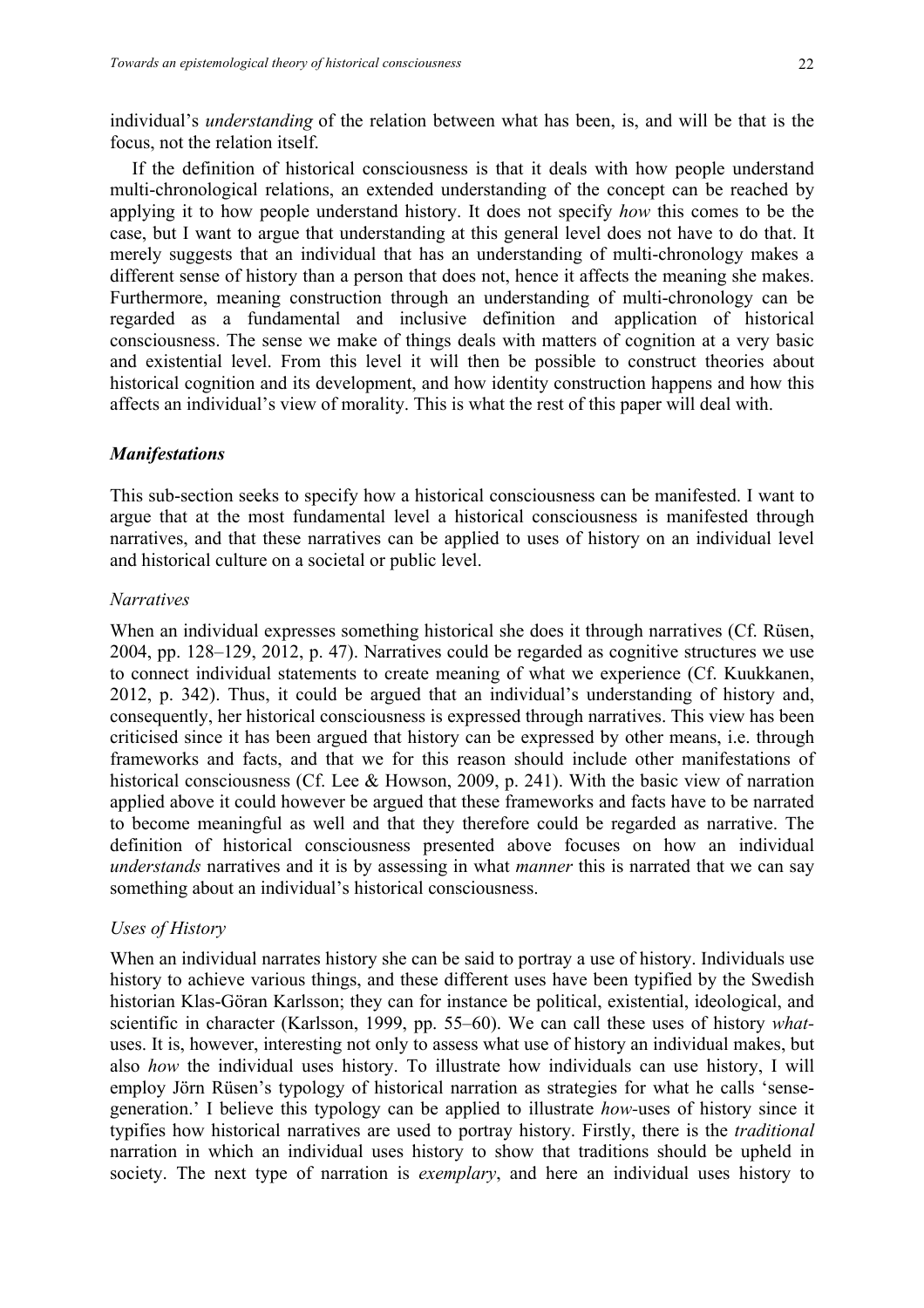generate rules of conduct. The third type of narration is *critical* and here history is used to criticise both contemporary and historical societies and cultures. The fourth type is the *genetic*  one, and here history is used to explain continuity and change in societies both historical and present (Rüsen, 2012, pp. 52–54).

#### *Historical Culture*

When individuals use history they uphold a historical culture. A historical culture can thus be perceived as an agglomeration of different uses of history. An important aspect of historical culture is that it is the societal historical landscape that individuals are born into. The historical culture of a society thus *a priori* affects how individuals interpret historical events or facts (Carr, 1986, pp. 50–53; Karlsson, 2008, p. 11). This means that a historical culture is constituted by the historical consciousnesses and uses of history of its members, but at the same time it determines and affects what kind of historical consciousness and use of history its members have or make. In other words, the historical culture of a society is present when the individual member is born into or otherwise enters it, but this individual member can later on influence the historical culture of that same society to a certain degree through her use of history (which is determined by her historical consciousness). Historical culture can thus be seen as a dynamic concept that shapes individuals' historical consciousnesses, but at the same time can be shaped by the historical consciousnesses and uses of history of its individual members (Cf. Karlsson, 2005, p. 724; Rüsen, 2012, pp. 57–58).

## *Epistemic Qualities of Historical Consciousness*

From the narratives and uses of history of individuals we can discern that there can be different epistemic qualities of a historical consciousness. This sub-section presents a typology that allows us to illustrate different types of historical consciousnesses and differentiate between them. Furthermore, by using a qualitative typology of the concept it enables us not only to theorise on whether an individual understands multi-chronology, but also to say something about *how* she understands it. Peter Seixas has extended Jörn Rüsen's widely accepted typology of historical consciousness (Rüsen, 2006, p. 72) to illustrate different ways of understanding history, and I think these extensions can be helpful for the present purposes. The types of historical consciousness are the (i) traditional type, (ii) exemplary type, (iii) critical type, and (iv) genetic type.

The *traditional type* of historical consciousness is epistemologically quite rudimentary: we know history because we are told so by parents, relatives, friends, media, and history teachers. Pieces of historical knowledge have the character of being substantive and either true or false. There are no means for a critical assessment of history or historical accounts, and, consequently, no means for treating contradictory accounts of history (Seixas, 2006, p. 145).

The *exemplary type* of historical consciousness turns history into a positivist science: the truth is out there waiting to be discovered. It is only a matter of applying the right kind of method when approaching history. Furthermore, values, such as human rights, are historically derivative: we can, for instance, know what rights the individual has through studying history (Seixas, 2006, pp. 146–147). This view is similar to the traditional view because it treats historical accounts as substantive, although this view is more advanced since it engages with how to verify or falsify historical claims, albeit in a simplistic manner.

A *critical type* of historical consciousness is a move beyond the positivist view of the previous types since it questions the possibility of truth in history (Seixas, 2006, p. 148). It does not, however, offer us a method of how to treat history, apart from falsifying (or verifying) its accounts. What follows is a kind of relativism: all historical accounts are equally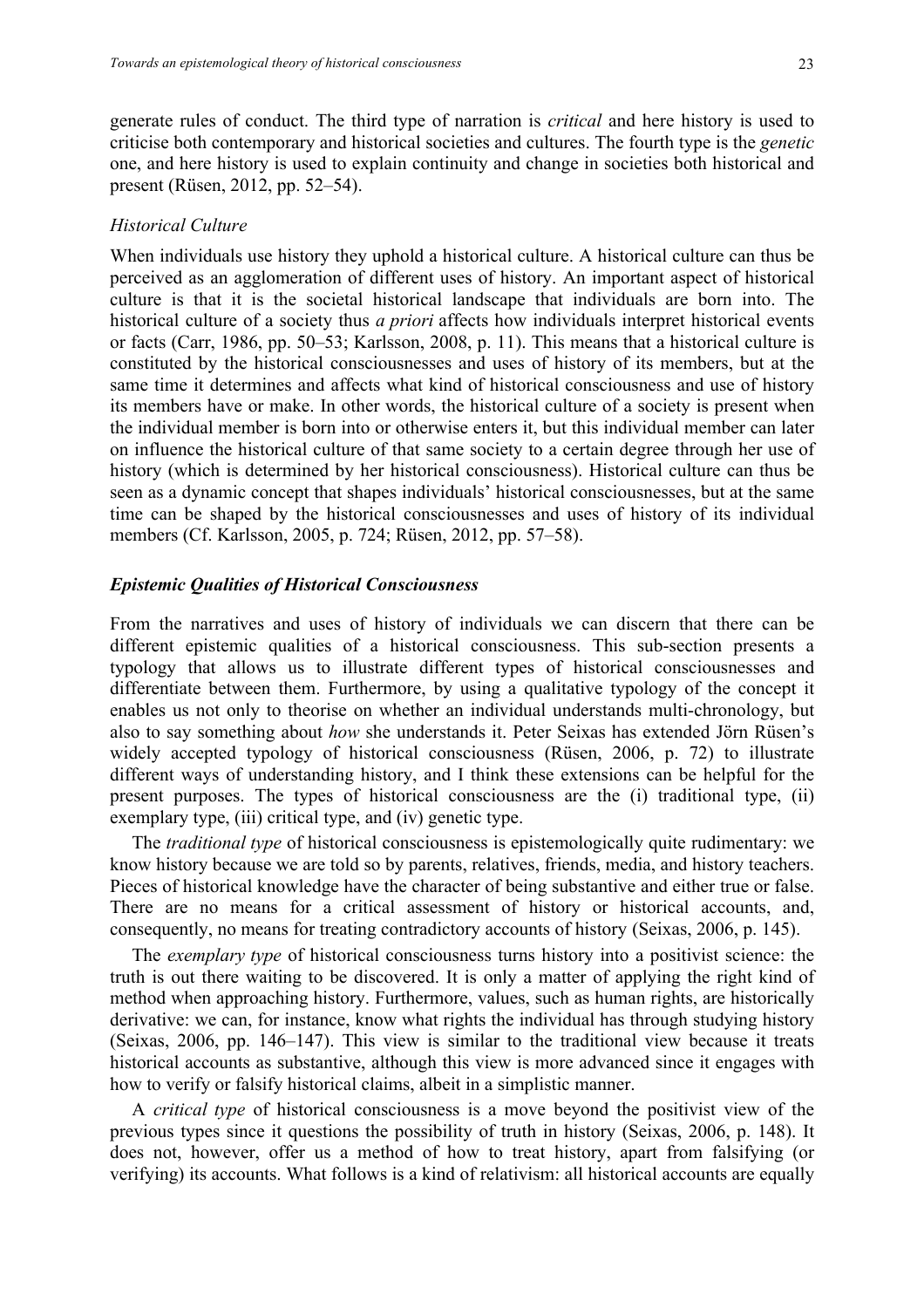false (or true). Furthermore, it displays an inability to historicise the point of view of the meaning-making subject: it is one thing to claim that everyone else makes mistakes when using history, and another to realise that the only way of making that postulation is to use the same kind of method as the others: the historical example. It is consequently a failure to realise that all categories and all statements about the world are subject to historicity, including those of the experiencing subject.

Finally, the *genetic type* of historical consciousness is the most advanced type, and a person with this kind of historical consciousness takes neither an objectivist nor a relativist stance regarding the possibility of historical knowledge from an epistemological perspective. Instead, it displays an appreciation that knowledge is constructed 'by a community of inquiry that exercises mutual checks and balances within itself.' Thus, '[h]istorical knowledge changes over time, and, yet, in any particular historical era, there are standards for valid historical accounts or arguments'(Seixas, 2006, p. 149). Hence, it is a realisation that *all* categories and *all* points of views are contingent on the historical context in which they take place, and that this is absolutely normal, and, consequently, a pre-requisite for historical knowledge. It is still possible to talk about true and false accounts of history, but it is a much more complex matter than with the other types of historical consciousness.

What I perceive to be essential in distinguishing between traditional, exemplary, and critical historical consciousness on the one hand and genetic historical consciousness on the other, is the individual's ability to appreciate the representative aspects of history. A person with the three former types of historical consciousness treats historical accounts as true (or false) propositions about reality, thus conflating historical representations of facts with historical facts. This leaves little room for meta-historical considerations. A person with a genetic historical consciousness, however, could be argued to distinguish between historical representations of facts and historical facts in themselves, enabling a meta-historical approach (Cf. Ankersmit, 2013, pp. 190–191).

By relating this typology to the manifestations of historical consciousness presented above, it can be possible to show how a certain use of history emanates from a certain historical consciousness. It can be argued that an individual that has no understanding of the contextual contingency of history cannot make a genetic use of history. Furthermore, she cannot negotiate or analyse the historical culture or cultures that she is a member of. With a genetic historical consciousness, however, the individual is able to analyse and scrutinise different uses of history from a contextual perspective, and she is thus able to negotiate and analyse the historical cultures she belongs to.

#### *Summary - the Definition of Historical Consciousness*

To summarise then, a historical consciousness can be regarded as an understanding of how matters past, present, and future relate to each other. This understanding enables the individual to create a specific kind of meaning in relation to history. Furthermore, there are different epistemic kinds of historical consciousnesses: for example the traditional, exemplary, critical, and genetic, which all relate to what kind of understanding an individual has of history.

A historical consciousness is expressed through narratives, but it should be perceived as an attitude towards these narratives. When an individual makes historical narratives she uses history in different ways. Uses of history can be categorised according to what kind of use they are, and how they are used. How an individual uses history is determined by what kind of historical consciousness she has: a traditional historical consciousness results in a traditional use of history, etc. When individuals use history they uphold a historical culture, but this same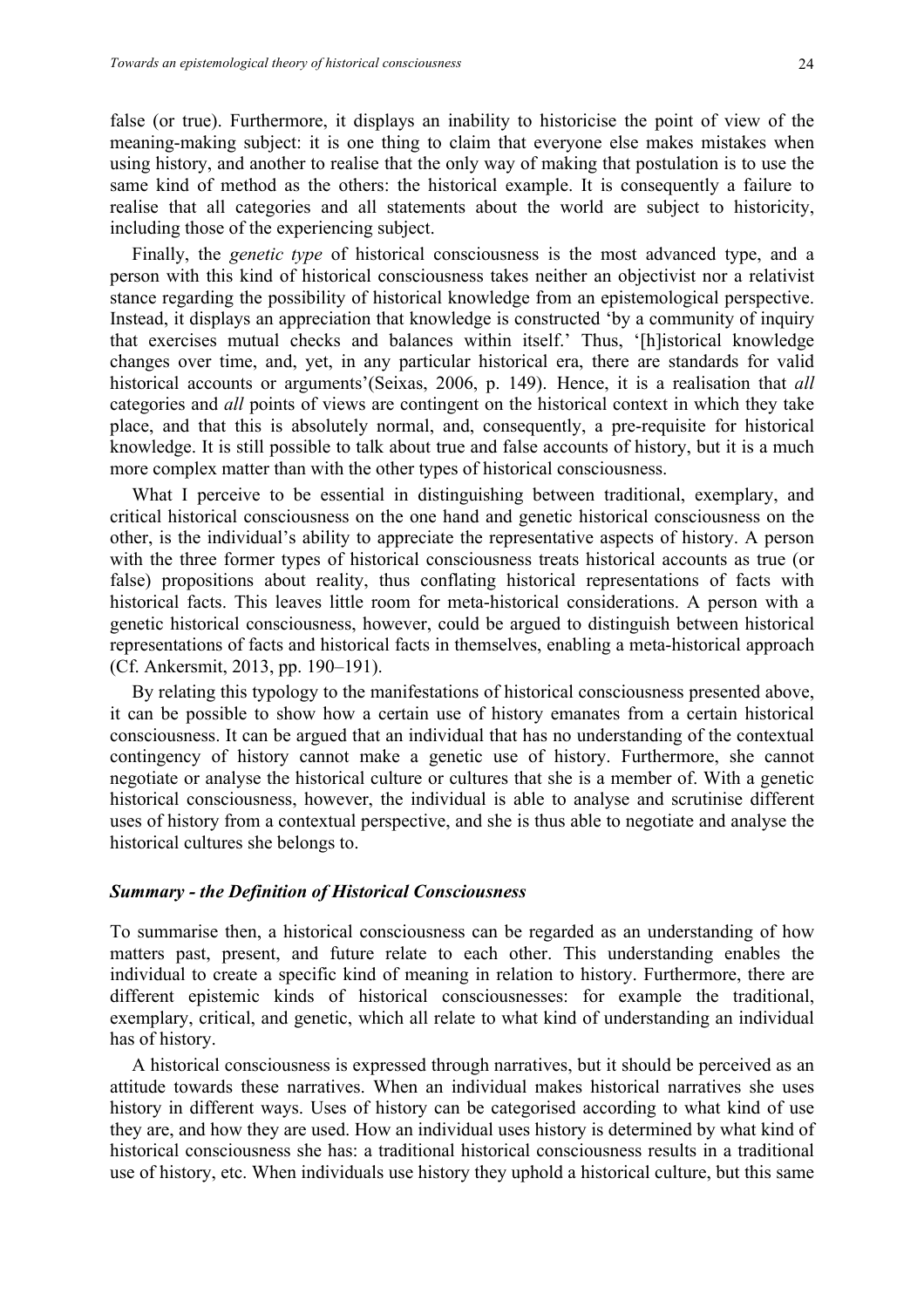culture also determines how the individual perceives history and uses it. This view of historical consciousness also shows how the concept can be perceived as distinct and different from the concepts of narration, uses of history, and historical culture.

## **Development**

I want to argue that an ability to appreciate the representational aspects of history is what distinguishes between different types of historical consciousnesses, and for this reason it is important to look closer into the development of the epistemic types of historical consciousness. It is also important to remember that it is presently not possible to say anything about how a historical consciousness is developed in an individual: it can only be theoretically specified what it may be and we can describe its manifestations and epistemic qualities. To theorise about how a historical consciousness is developed there is a need for some kind of structure of how historical rationality and its progression works (Cf. Straub, 2006, p. 79). I believe that a fruitful way of approaching how individuals come to acquire the ability to regard history as representation (i.e. a meta-historical approach) is the concept or notion of historical thinking, predominantly developed and applied in research in the UK, USA, and Canada. Before going into the specifics of that, I think it is important to outline how I regard historical cognition.

#### *Historical Cognition*

Generally speaking there are two ways of regarding historical cognition in history didactical research: it can either be perceived as an ability to apply genetic-genealogical approaches to history (which is quite common in Sweden), or it can be perceived as an ability to contextualise historical factual knowledge and representations (which is common in the UK, USA, and Canada). I think these two approaches have a lot in common for reasons I will demonstrate below.

To apply genetic and genealogical perspectives on history is to connect the past with the present and the future, i.e. it is an ability to understand history both prospectively and retrospectively (Eliasson, 2009, p. 309). A person who understands history genetically regards historical change and development prospectively, meaning, for instance, that she explains historical change starting at one historical event and stopping at another. To view history genealogically means that one starts with the personal or contemporary point of view and from thence constructs historical accounts. A genealogical understanding of history acknowledges that all historical investigations are contemporary in the sense that the person performing the historical investigation (and the historical culture or cultures she is a member of) affects how she chooses to approach history and how she interprets it (Persson, 2011, pp. 27–30). Applying prospective and retrospective approaches can be regarded as promoting a multi-chronological understanding of history; the individual gains an appreciation of how temporal perspectives influence how we perceive and interpret history (Eliasson, 2009, pp. 317, 325; Persson, 2011, p. 128).

If a genetic-genealogical approach to history enhances a multi-chronological understanding of history, it can also be claimed to increase an individual's ability to contextualise history, since an understanding of the importance of temporal perspectives more or less forces the individual to take the historical context into account. If my perspective on history affects what kinds of questions I pose to history and how I choose to interpret the answers I get, then the perspectives of others also should be taken into account.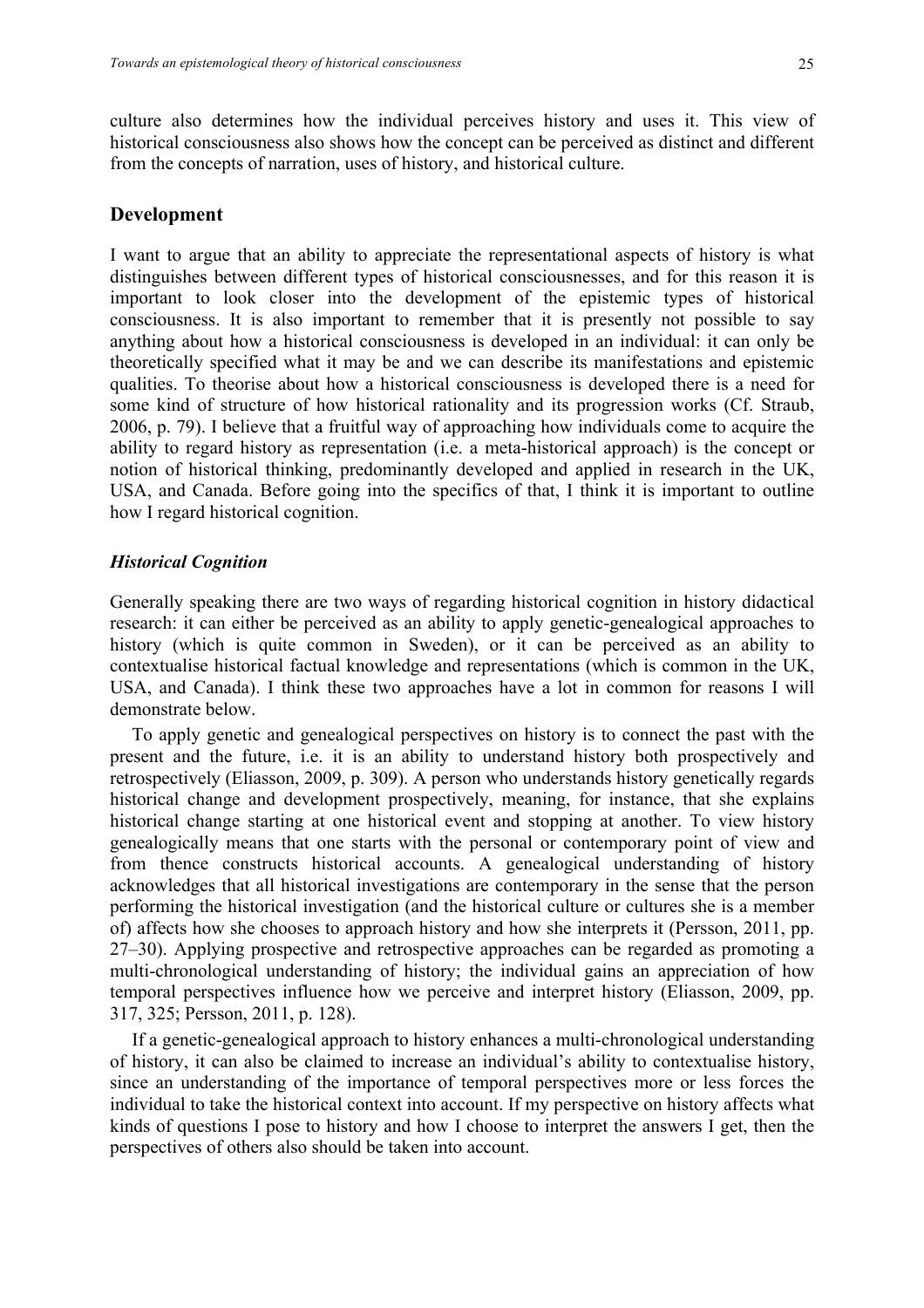Research has shown that individuals read or decode historical texts differently depending on what epistemic beliefs they have about history and historical facts. People with a procedural approach (i.e. a methodological and critical approach) to history and historical facts take the context into account when they study history, whereas people with no procedural training tend to regard history and historical facts as being either true of false (in the positivist notion of the term) and run into trouble as soon as they come across conflicting historical accounts. Having a procedural training in history thus enables the individual to take the point of view of the other, of the historical agent (Kolikant & Pollack, 2009, pp. 673–674; Seixas, 1993, pp. 366–367; Wineburg, 1998, pp. 337–340).

Furthermore, it has been claimed that an ability to contextualise is what will enable individuals to reach a rich and full understanding of history, if an individual is not able to contextualise historical matters, she will judge them according to her own standards, i.e. she will regard history anachronistically (Cf. Wineburg, 2001, pp. 18–24). This view of historical cognition seems to harmonise well with the view of historical consciousness that was presented above: the more advanced a historical consciousness a person has, the greater is her ability to appreciate her own point of view as essential to how she perceives history, and vice versa. Historical thinking is a notion that can afford a theoretical approach to how individuals may gain an appreciation of the importance of context in history.

#### *Historical Thinking*

Historical thinking is commonly defined as an ability to understand how historical knowledge has been constructed and to know what that means, and an ability to contextualise historical facts, events, and persons (Lévesque, 2008, p. 27; Seixas & Morton, 2013, p. 2). To obtain a historical thinking an individual has to learn to think like a historian, i.e. to learn to apply theoretical tools to analyse how historical knowledge is constructed (Seixas & Morton, 2013, pp. 2–3). A key element in learning to think like a historian is to acquire the ability to differentiate between and apply  $1<sup>st</sup>$  and  $2<sup>nd</sup>$  order concepts in history.  $1<sup>st</sup>$  order concepts deal with the stuff of history, i.e. 'the French Revolution,' 'Feudalism,' et cetera. 2<sup>nd</sup> order concepts are more important when developing historical thinking because they deal with how we analyse historical facts (Seixas & Peck, 2004, pp. 115–116). Examples of these are 'historical significance,' 'evidence,' 'cause and consequence,' and 'continuity and change' (Lévesque, 2008, p. 17; Seixas & Morton, 2013, p. 4). By applying these concepts individuals will be able to gain a deeper understanding of what can be called the historical practice: an articulated historical thinking can enable the individual to realise that history is an art of interpretation and representation. What historians (and others) write is contingent on how they interpret and narrate history. It is thus an appreciation that there is always a use of history inherent in historical representations, be they scientific or popular in character. Hence, historical thinking can provide us with the theoretical tools to develop our own use of history and analyse that of others.

It has been argued that the main objective of historical thinking is to enable the individual to make meta-historical analyses of historical narratives (Lee, 2006, pp. 134–135; Shemilt, 2000, pp. 97–98). When an individual has mastered the ability to contextualise history and its accounts, it is claimed that she will possess an ability to scrutinise not only the historical accounts, or representations, as such, but also the person behind them. This will help the individual in making meta-theoretical analyses of how history is created. The Australian historian Robert Parkes has coined the term 'historiographic gaze' to illustrate this ability. He argues that the historiographic gaze extends the 'gaze of the historian to everything, even [herself], revealing the specificity of historical knowledge and practice' (Parkes, 2011, p. 102). Without the historiographic gaze, pieces of historical knowledge take on the appearance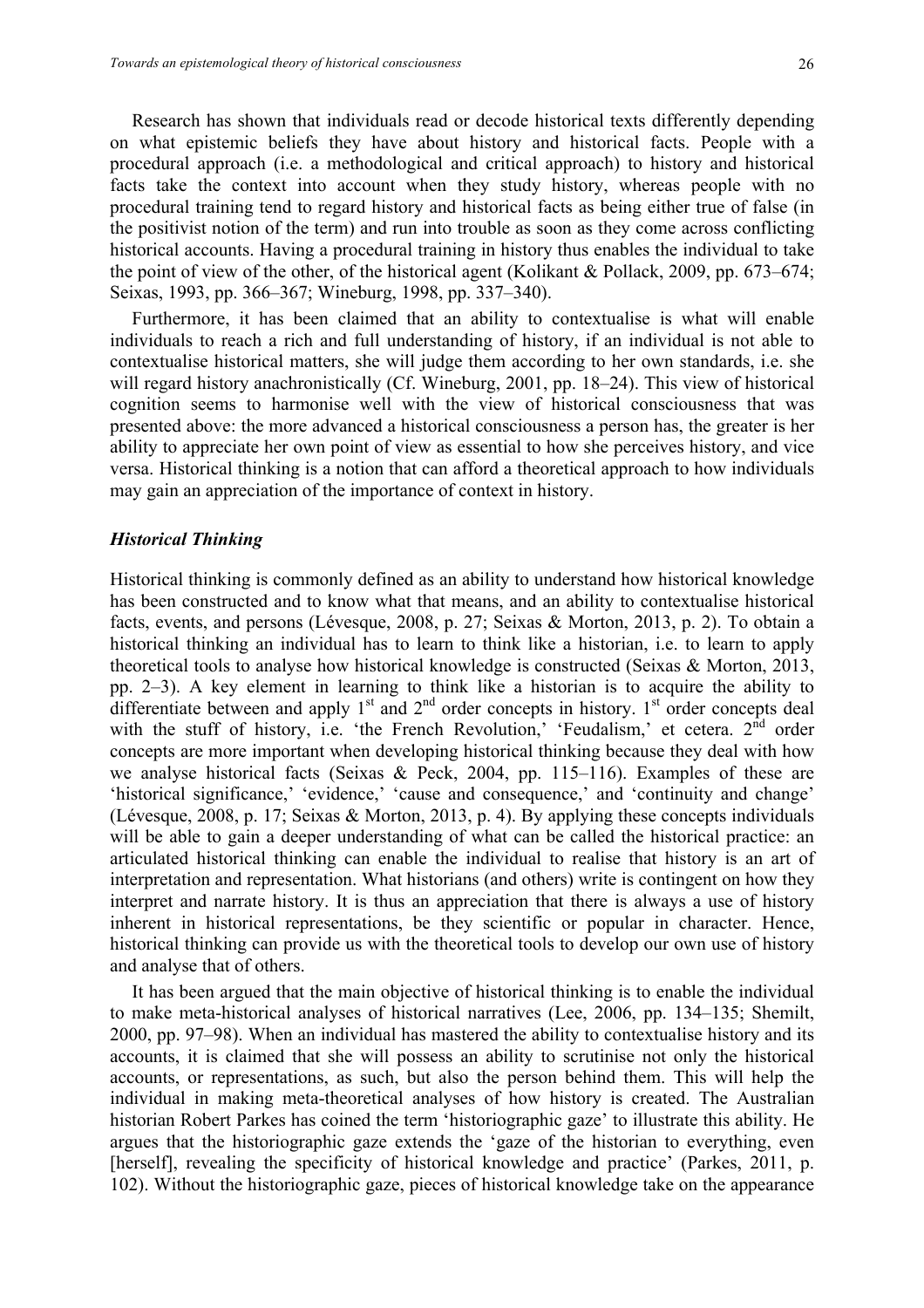of being objective and factual, when they in fact are a result of a historian's conscious choice and interpretation. Through the historiographic gaze, we get the full picture on how history is created and gain a richer understanding of the contingent character of historical representations (Parkes, 2011, pp. 119–120).

If we return to what was written above about historical consciousness and uses of history, we may have a promising way of theoretically connecting historical consciousness and historical thinking. A historiographic gaze is not only the result of an advanced historical thinking, but also enables the individual to analyse uses of history, both that of herself and others, at quite an advanced level. A person with a historiographic gaze seems to have the meta-historical approach of a genetic historical consciousness: an appreciation of the contextual contingency of history and its representations.

#### *Summary - the Development of Historical Consciousness*

Historical thinking is a theory that deals with how progression in historical cognition works: it is argued that the most advanced kind of historical cognition is the one that takes the context of historical representations into account. The term historiographic gaze can be a convenient way of illustrating what an appreciation of the contextual contingency of historical representations can look like, and since it can also be regarded as a meta-historical attitude or stance towards (historical) narratives, it harmonises well with the view of historical consciousness presented here.

## **Significance**

## *Identity*

It has often been claimed that a historical consciousness is relevant to an individual's identity and morality (Cf. Friedrich, 2010, pp. 649–650; Karlsson, 2009, p. 52). I think that an understanding of historical consciousness as an appreciation of the contextual contingency of history could make the concept important to identity construction and morality.

A narrative view of identity suggests that individuals create their identity when they create narratives about themselves and that an individual that has an awareness of this fact has a more profound sense of her identity (Cf. Schechtman, 2007, pp. 93–94). Furthermore, individuals that realise that they are temporally persisting subjects with a past, present, and future, will appreciate that their experiences (or the narrations of their experiences) influence how they perceive themselves in a multi-chronological manner, i.e that a temporal awareness is an important part of an individual's identity construction (Cf. Schechtman, 2007, pp. 143– 144). This view of identity construction conforms well with the view of historical consciousness presented in this paper since it may establish a connection between an individual's epistemological stance towards narratives and identity formation: how you perceive the world affects what kind of a person you are. A person that has a traditional historical consciousness and a traditional use of history will most likely regard her image of personal identity as something static, perhaps resulting in a deterministic or alienated view of the self. A genetic historical consciousness, developed through historical thinking, will however more likely regard personal narratives as dynamic and contingent on both spatial and temporal contexts. From this line of reasoning it seems that the nature of a person's historical consciousness could indeed be significant for the kind of identity she develops.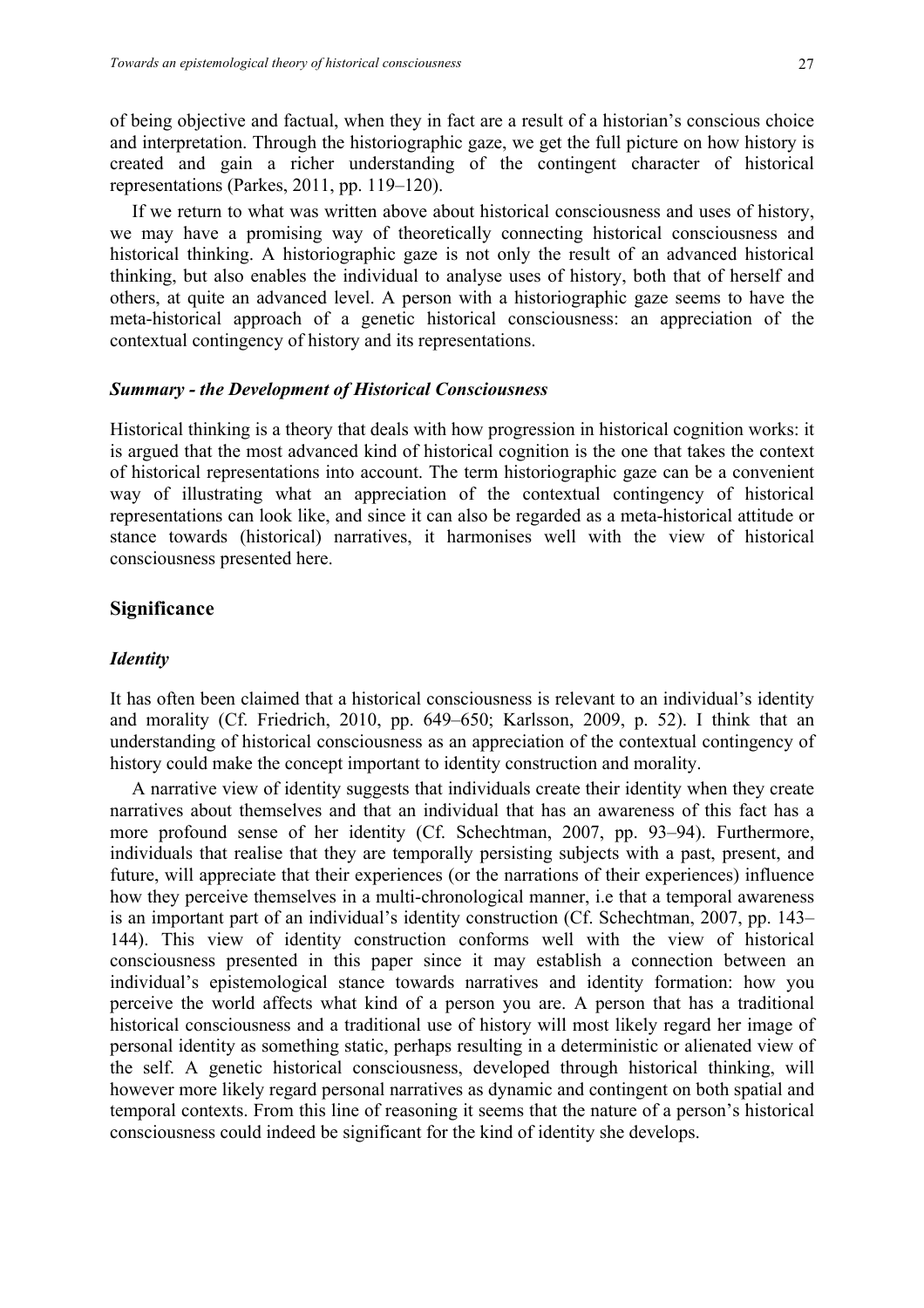#### *Morality*

Closely connected to the view that a historical consciousness affects an individual's identity, is the view that it is essential to her moral character as well (Cf. Rüsen, 2006, p. 67). I want to argue that how we perceive ourselves as individuals also affects how we view morality. What kind of person I regard myself to be determines what I believe to be meaningful in life. To be someone is to define what you are and what you are not, and to know what you like and do not like, and this obviously has moral implications (Cf. Taylor, 1992, pp. 28–29). On a similar note it can be claimed that who we perceive ourselves to be determines how we treat other people: I empathise with those that I can identify myself with and vice versa. Our identities are a source for our moral convictions (Cf. Appiah, 2010, pp. 24–25, 236–237).

Thus what kind of historical consciousness an individual has seems significant. If we adopt the view that our morality is dependent on how we perceive ourselves, and if we empathise morally with those that we identify ourselves with, an ability to appreciate the contextual contingency of narratives is important. With the binary substantive attitude connected to a traditional, exemplary, or critical historical consciousness, the narratives of others can only be accepted or rejected at face value, resulting in an inability to appreciate the importance of context in morality. With a genetic historical consciousness, however, taking the perspective of the other comes naturally. Without this ability we may end up in a static view of identity contingent on our inability to contextualise narratives. Then there would be no way to treat the other in a tolerant and reconciling way (Cf. Zanazanian, 2012, p. 219).

## **Conclusion**

The aim of this paper has been to outline a coherent epistemological theory of historical consciousness that incorporates the diverse perspectives that exist in research on the concept and manages to evade some of the criticism that has been raised concerning historical consciousness. As was noted in the introduction, this is a far-reaching aim and for this reason some of the positions outlined here are merely tentative and in want of further argumentation. If one however regards this paper as a first attempt, I hope it may be possible to tolerate these deficiencies.

According to the central thesis of this paper, an ability to contextualise history and historical accounts can make the individual aware that history and the sense we make of it are contextually contingent, something that in turn will allow the individual to make metahistorical analyses and regard history and its accounts as representations of historical facts rather than historical facts in and of themselves. This ability is illustrated by the term historiographic gaze according to which the individual regards all matters as contextually contingent, even the meaning she creates herself, an ability that will allow individuals to make genetic uses of history. These uses could then be regarded as symptoms of a genetic historical consciousness. Furthermore, I argue that this ability is an important aspect of identity construction and morality thus making historical consciousness an important concept concerning these aspects. My hope is that a focus on the epistemological problems of historical consciousness will enable us to theorise what a historical consciousness can be, how it may be manifested and developed, and why it can be regarded to be a significant concept.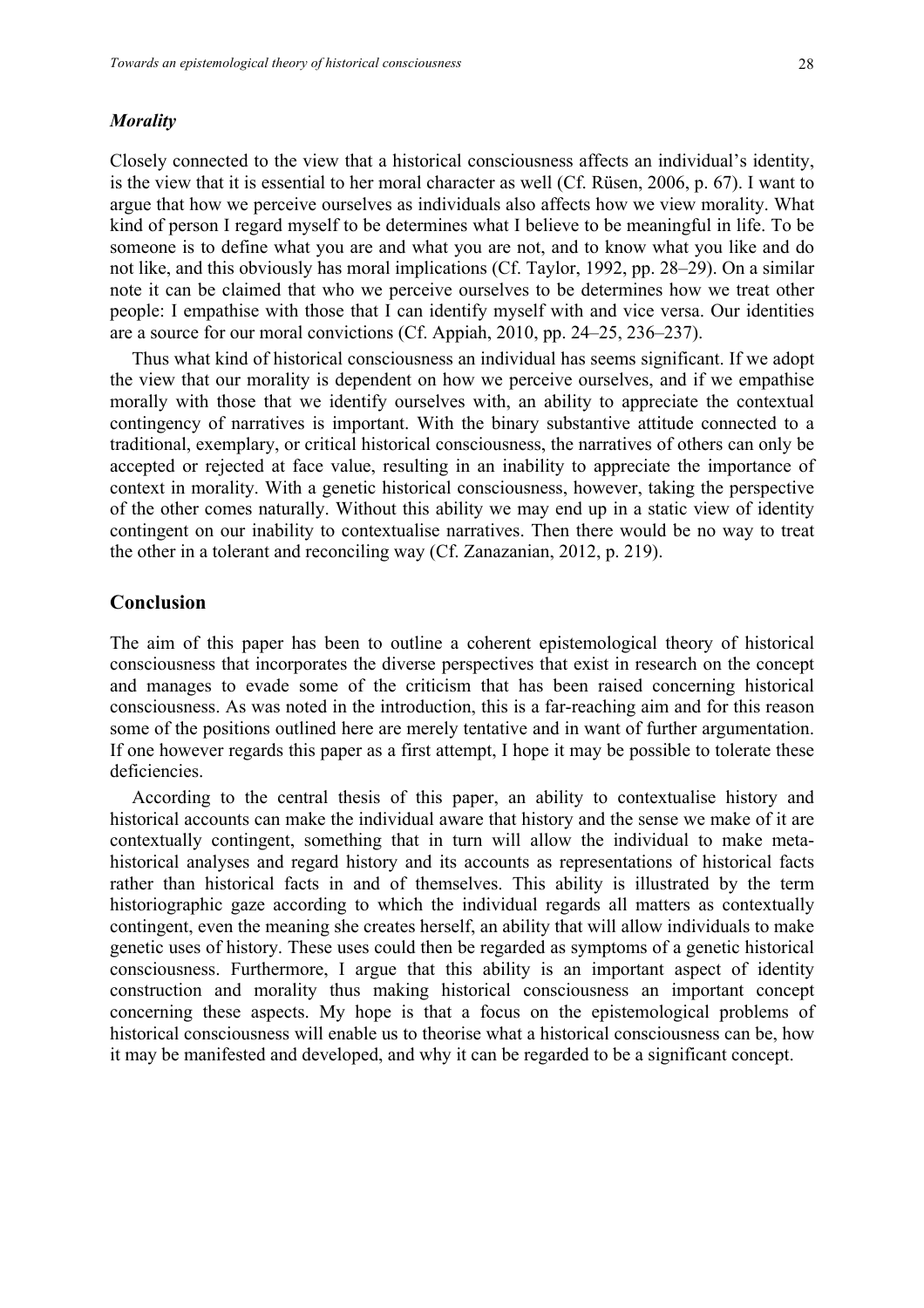## **References**

- Ahonen, S. (2005). Historical consciousness: a viable paradigm for history education? *Journal of Curriculum Studies*, *37*(6), 697–707.
- Ammert, N. (2008). *Det osamtidigas samtidighet: historiemedvetande i svenska historieläroböcker under hundra år*. Uppsala: Sisyfos.
- Ankersmit, F. (2013). Representation as a cognitive instrument. *History & Theory*, *52*(2), 171–193.
- Appiah, K. A. (2010). *The ethics of identity*. Princeton University Press.
- Axelsson, E. (2004). Historia i bruk och medvetande: en kritisk diskussion av två historiografiska begrepp. In S. Edquist, J. Gustafson, S. Johansson, & Å. Linderborg (Eds.), *En helt annan historia: tolv historiografiska uppsatser* (pp. 11–26). Uppsala: Uppsala Universitet.
- Carr, D. (1986). *Time, narrative, and history*. Bloomington: Indiana Univ. Press.
- Duquette, C. (2011). *Le rapport entre la pensée historique et la conscience historique. Elaboration d'une modèle d'interprétation lors de l'apprentissage de l'histoire chez les élèves de cinquième secondaire des écoles francophone du Québec*. Québec: Université de Laval.
- Eliasson, P. (2009). Kan ett historiemedvetande fördjupas? In K.-G. Karlsson & U. Zander (Eds.), *Historien är nu: en introduktion till historiedidaktiken* (pp. 309–326). Lund: Studentlitteratur.
- Fausser, K. (2000). Dimensions of a complex concept. In S. Macdonald & K. Fausser (Eds.), *Approaches to European historical consciousness: Reflections and provocations* (pp. 41– 53). Hamburg: Edition Körber-Stiftung.
- Friedrich, D. (2010). Historical consciousness as a pedagogical device in the production of the responsible citizen. *Discourse: Studies in the Cultural Politics of Education*, *31*(5), 649– 663.
- Jeismann, K.-E. (1979). Geschichtsbewusstsein. In K. Bergmann, A. Kuhn, J. Rüsen, & G. Schneider (Eds.), *Handbuch der geschichtsdidaktik* (Vol. 1, pp. 42–44). Düsseldorf: Pädagogischer Verlag Schwann.
- Karlsson, K.-G. (1999). *Historia som vapen: historiebruk och Sovjetunionens upplösning 1985-1995*. Stockholm: Natur och kultur.
- Karlsson, K.-G. (2005). Förintelsen som historiekulturellt fenomen en översikt. In *Historisk tidskrift* (Vol. 125:4, s. 721–733). Historisk tidskrift Svenska Historiska Föreningen.
- Karlsson, K.-G. (2008). *Med folkmord i fokus: förintelsens plats i den europeiska historiekulturen*. Stockholm: Forum för levande historia.
- Karlsson, K.-G. (2009). Historiedidaktik: begrepp, teori och analys. In U. Zander & K.-G. Karlsson (Eds.), *Historien är nu: en introduktion till historiedidaktiken* (pp. 25–70). Lund: Studentlitteratur.
- Kolikant, Y. B.-D., & Pollack, S. (2009). The asymmetrical influence of identity: A triadic interaction among Israeli Jews, Israeli Arabs, and historical texts. *Journal of Curriculum Studies*, *41*(5), 651–677.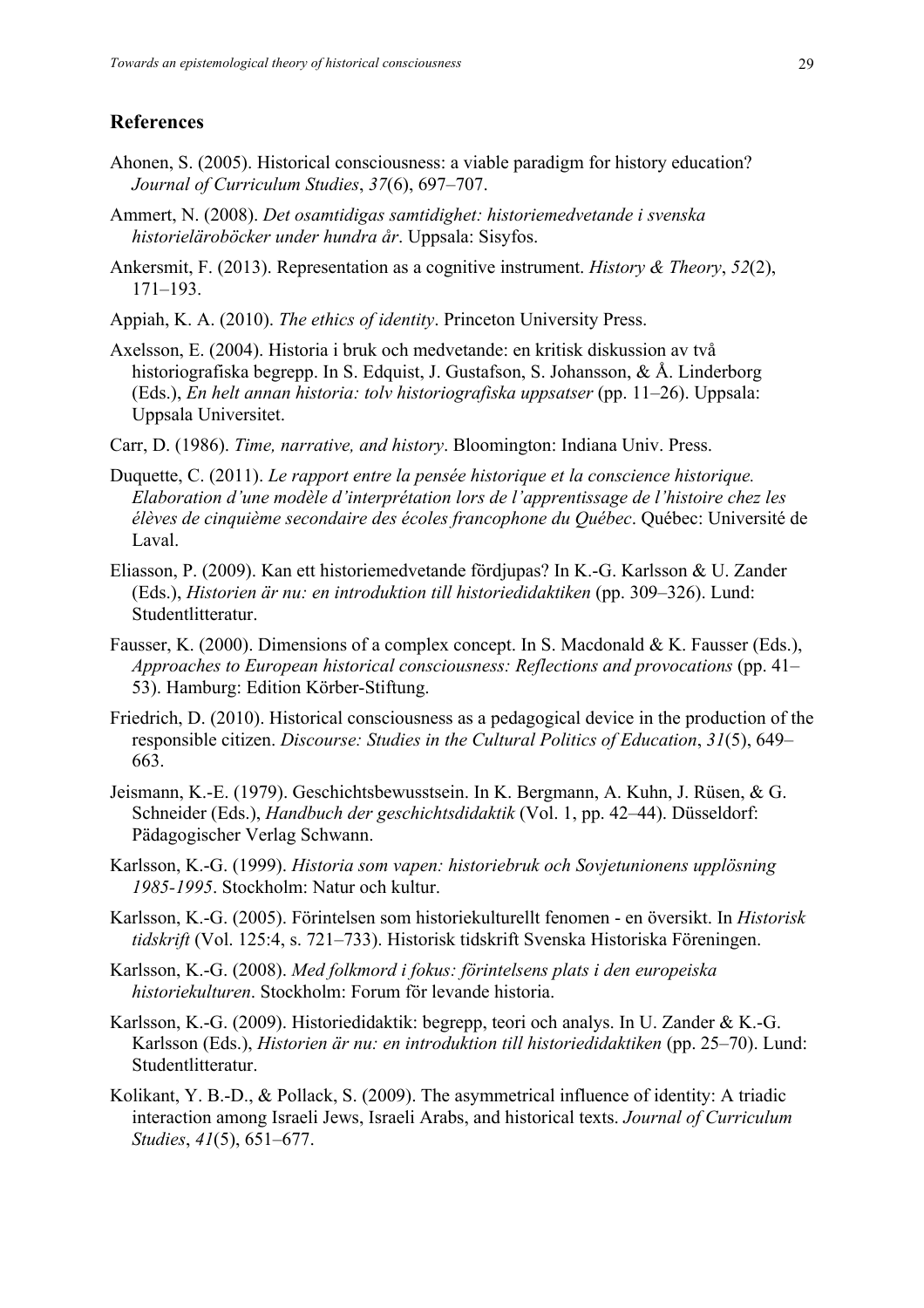- Kuukkanen, J.-M. (2012). The missing narrativist turn in the historiography of science. *History and Theory*, *51*(3), 340–363.
- Lee, P. (2006). Understanding history. In P. Seixas (Ed.), *Theorizing historical consciousness* (pp. 129–164). Toronto: University of Toronto Press.
- Lee, P., & Howson, J. (2009). Two out of five did not know that Henry VIII had six wives: Historical literacy and historical consciousness. In L. Symcox & A. Wilschut (Eds.), *National history standards: the problem of the canon and the future of teaching history* (pp. 211–264). Charlotte, NC: Information Age Pub.
- Lévesque, S. (2008). *Thinking historically: Educating students for the twenty-first century*. Toronto: Buffalo.
- Lund, E. (2012). Historiebevissthetsbegrepet i engelsk historiedidaktikk: teoriutvikling og didaktisk konkretisering i en ny laereplan. In P. Eliasson, K. Hammarlund, E. Lund, & C. T. Nielsen (Eds.), *Historiedidaktik i Norden 9* (pp. 96–116). Malmö; Halmstad: Malmö högskola; Högskolan i Halmstad.
- Nordgren, K. (2006). *Vems är historien? Historia som medvetande, kultur och handling i det mångkulturella Sverige*. Umeå: Fakultetsnämnden för lärarutbildning, Umeå universitet.
- Parkes, R. J. (2011). *Interrupting history: Rethinking history curriculum after 'the end of history'*. New York: Peter Lang Publishing.
- Persson, B. (2011). *Mörkrets hjärta i klassrummet: historieundervisning och elevers uppfatttningar om förintelsen*. Lund: Forskarskolan i historia och historiedidaktik, Lunds universitet.
- Rüsen, J. (2004). *Berättande och förnuft: historieteoretiska texter*. Göteborg: Daidalos.
- Rüsen, J. (2006). Historical consciousness: Narrative, structure, moral function, and ontogenetic development. In P. Seixas (Ed.), *Theorizing historical consciousness* (pp. 63– 85). Toronto: University of Toronto Press.
- Rüsen, J. (2012). Tradition: A principle of historical sense-generation and its logic and effect in historical culture. *History and Theory*, *51*(4), 45–59.
- Schechtman, M. (2007). *The constitution of selves*. Ithaca, N.Y.: Cornell University Press.
- Seixas, P. (1993). Popular film and young people's understanding of the history of native American-White relations. *The History Teacher*, *26*(3), 351–370.
- Seixas, P. (2006). Historical consciousness: The progress of knowledge in a postprogressive age. In J. Straub (Ed.), *Narration, identity and historical consciousness* (pp. 141–162). New York: Berghahn Books.
- Seixas, P., & Morton, T. (2013). *The big six: Historical thinking concepts*. Toronto: Nelson Education.
- Seixas, P., & Peck, C. (2004). Teaching historical thinking. In A. Sears & I. Wright (Eds.), *Challenges & prospects for Canadian social studies* (pp. 109–117). Vancouver: Pacific Educational Press.
- Shemilt, D. (2000). The caliph's coin: The currency of narrative frameworks in history teaching. In P. N. Stearns, P. Seixas, & S. Wineburg (Eds.), *Knowing, teaching, and learning history: National and international perspectives* (pp. 83–101). New York: New York University Press.